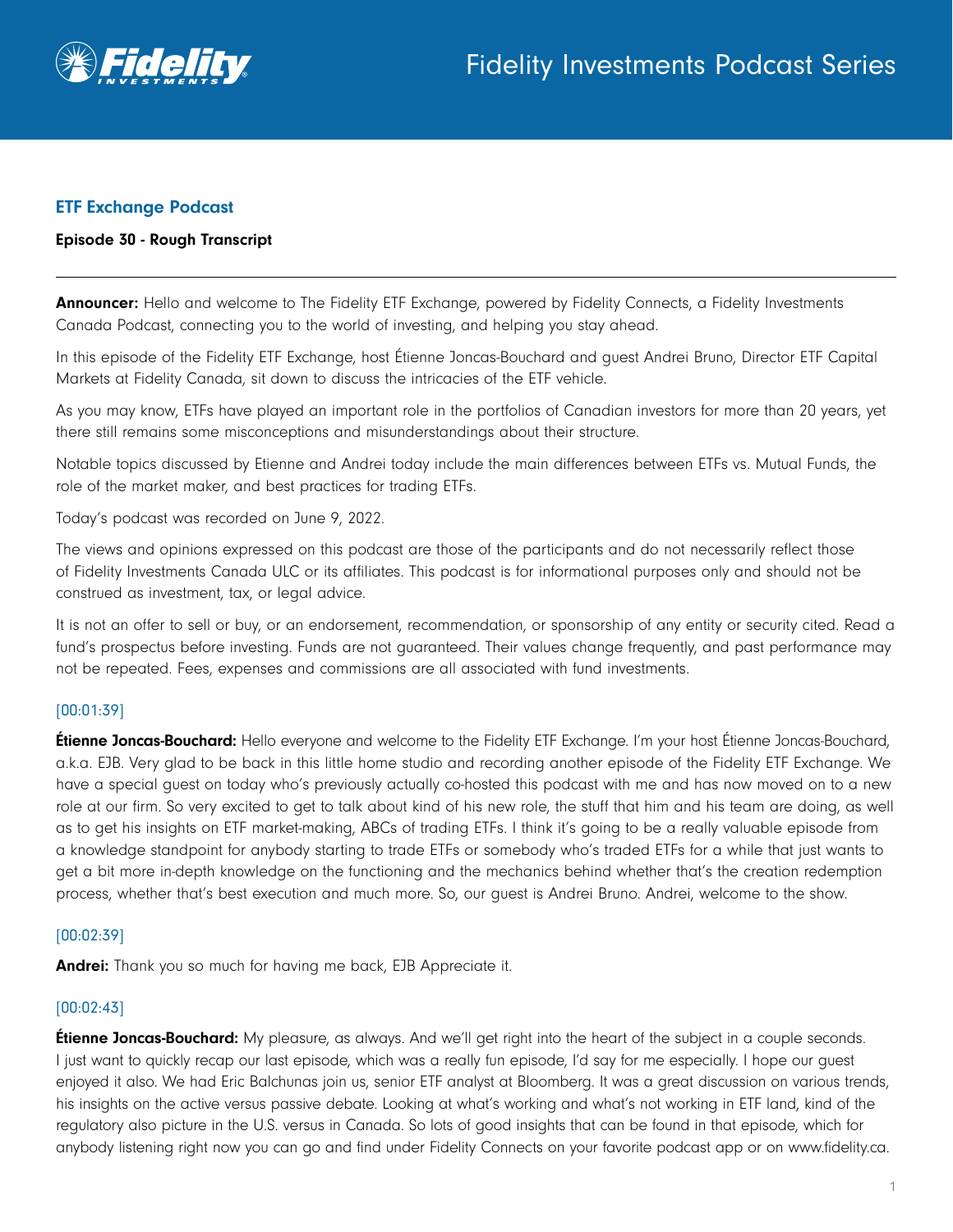

Alright. So, without further ado, Andrei, let's get into it. So, you recently started this new role: director ETF Capital Markets for Fidelity Canada. Can you give us a bit more information about what this role is exactly? And like I was mentioning earlier, how you and your team can help support advisors and investors across the country.

# [00:03:50]

**Andrei:** Yeah, absolutely. So, in my new role what I do is I help with driving and shaping the ETF lineup as well as I work closely with internal PMs, internal sales teams, third-party market makers or authorized participants to support the orderly operation and execution of our ETFs in primary and secondary markets. I'm also supporting efficiencies in product design, listing of our ETFs' quotation and overall operations of our ETFs. So, really just getting into the nuts and bolts of how these ETFs operate and making sure everything's working well and functioning properly as well as just to promote a good investor experience for our clients as well.

#### [00:04:36]

**Étienne Joncas-Bouchard:** Great. So yeah, making sure the machine is well oiled pretty much on the ETF front here in our business, which is great because we do have an expanding lineup here. So for anybody, obviously, that's maybe once again doesn't know too much about the ETF lineup we have available, we have about 36 ETFs, one or two billion in assets under management. So, I think it was time that we had a dedicated team to support that part of the business, which is once again still in a very strong growth phase here at Fidelity Canada.

One of the first things that I wanted to ask you is that ETFs have been around for God, I don't know, more than 20 years, obviously. It still seems like there are some very simple misconceptions about the ETF vehicle as a whole and how it differs from a mutual fund, which in reality, technically, according to, I guess, if you will, governing bodies, are treated the same. So, what would you say the two main differences between ETFs and funds, and I say two, but it can be multiple, just what are the main differences between ETFs and funds?

## [00:05:40]

Andrei: So, I think number one is kind of in the name. So ETFs are obviously exchange traded. So, they're traded intraday on the exchanges for which they're listed. So as compared to mutual funds which, as we know, you place your order in and you get your fill at the end of the day at 4 p.m. when the market's closed. Number two, which is also kind of just a function of the first difference there is, again, intraday liquidity, which again is a function of it being exchange traded. So again, as we know, we can trade those ETFs intraday. So, if you want to get in and out of your position, you can do so intraday. Again, with the mutual fund, you do have to place your buy or sell order, which then does get filled EOD.

#### [00:06:26]

**Étienne Joncas-Bouchard:** Great. Yeah, no, absolutely. I think that's definitely the main difference, right? But then you often hear ETFs are cheaper than funds. And, I have my reservations with regards to that statement. What would be your take on pricing of ETFs versus funds?

#### [00:06:48]

Andrei: Yeah. So, I mean, generally speaking, if you're looking at it from kind of a management expense perspective, ETFs do tend to be a little bit cheaper. There is a little bit more kind of administrative work that goes into the mutual fund side, which is one of the reasons they typically demand a slightly higher fee. The one thing that does get a little bit different as well as we know, when you do get your mutual fund fills, you are filled at NAV at end of day. Whereas with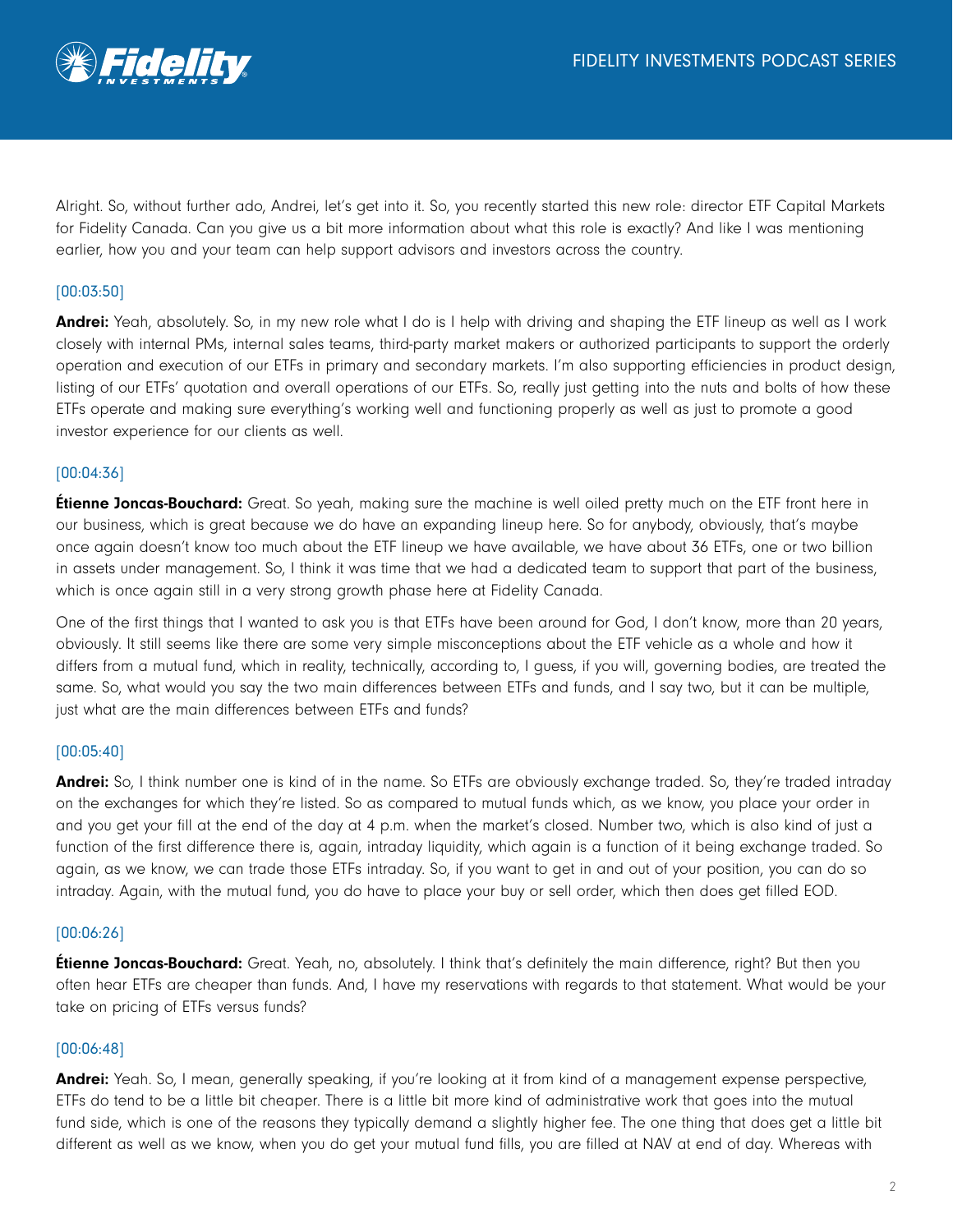

ETFs, you do have to play with the bid offer spreads. So, depending where you're buying, where you're selling, there's a different price for that intraday. So, there's a little bit of a difference there with regards to the mutual funds. So, some people might consider that a bit of a hidden fee almost, whether you're paying the offer or are getting given the bid if you're selling. But it's a bit of an indirect cost, if you will.

# [00:07:40]

**Étienne Joncas-Bouchard:** That's like you said, not hidden cost, but like the difference that you don't really see, right? Because like what you do mostly see is the management fee and then the whole breakdown of the total expense ratio isn't necessarily as clear. What we found is that I think the big misconception with regard to that, that's why I said I have my reservations, is that the reason people think ETFs are cheaper is because they're looking at completely different portfolio management styles, right? Where they're comparing a passive ETF with an active mutual fund. Whereas in reality, if you take the same strategy and operate it in an ETF vehicle or in a fund vehicle, you're pretty much going to get the same management fee. Where it will differ is that kind of transaction cost or that admin fee, right?

Because we do have ETFs that are fully active that are priced the same as a fund would be. And I think that investors and advisors kind of do not realize that because obviously it's just there's just less active ETFs out there. But in the sense that like, it doesn't mean because you're buying an ETF, it's necessarily cheaper than a fund. And vice versa, it doesn't mean because you're buying a fund, it's necessarily more expensive. So I think it's important to – and actually we spoke about this with Eric Balchunas who was on the last time on understanding what you own in ETFs because there are definitely strategies that you can have higher fees, correct? Like you can find ETFs with like … not all ETFs are ten basis points, right?

## [00:09:07]

Andrei: No, absolutely. You can find some ETFs that get to 100 basis points or more in terms of their fees. And I just want to backtrack a little. I know I mentioned that bid offer spread being a fee, it's not necessarily a fee. Arguably, you're paying what you should be for the ETF based on the underlying. And that just comes down to how these things are priced intraday as well. So, it's not really a fee. Again, if you're selling the ETF, the market maker is going to take a look at where the underlying is priced. And you're basically going to … just like you would for a stock if you're hitting a bid or lifting the offer, it's very similar. So you're paying the price, what it's worth depending if you're buying or selling.

## [00:09:49]

**Étienne Joncas-Bouchard:** Absolutely. You mentioned earlier, when going back to the differences, the aspect of funds being traded at end-of-day NAV. ETFs … so funds only have a NAV, right? They don't have a market price, if you will, right? They have their closing NAV. ETFs have both. So what's … and this may seem like a very simple question, but what's the difference between those two and what are those … we've often heard about discounts of premiums with regards to the NAV, and that's reflective, obviously, of the underlyings. But like what is the difference between the NAV and the price for an ETF, which has both? Whereas the fund only has one.

## [00:10:27]

Andrei: Yeah, sure. So, if you think about a mutual fund, so essentially what they're doing is at the end of the day, they're valuing all the underlying and then they're typically calculating the NAV. So they're saying what is each individual, let's say it's an equity ETF or an equity mutual fund, rather. And they're saying, what are these all worth at the end of the day? What is the valuation price for all of these? And then they're coming up with the NAV of the fund. And that's what you're getting filled at. Typically that, depending on different issuers, different insurers calculate their NAV differently. But, for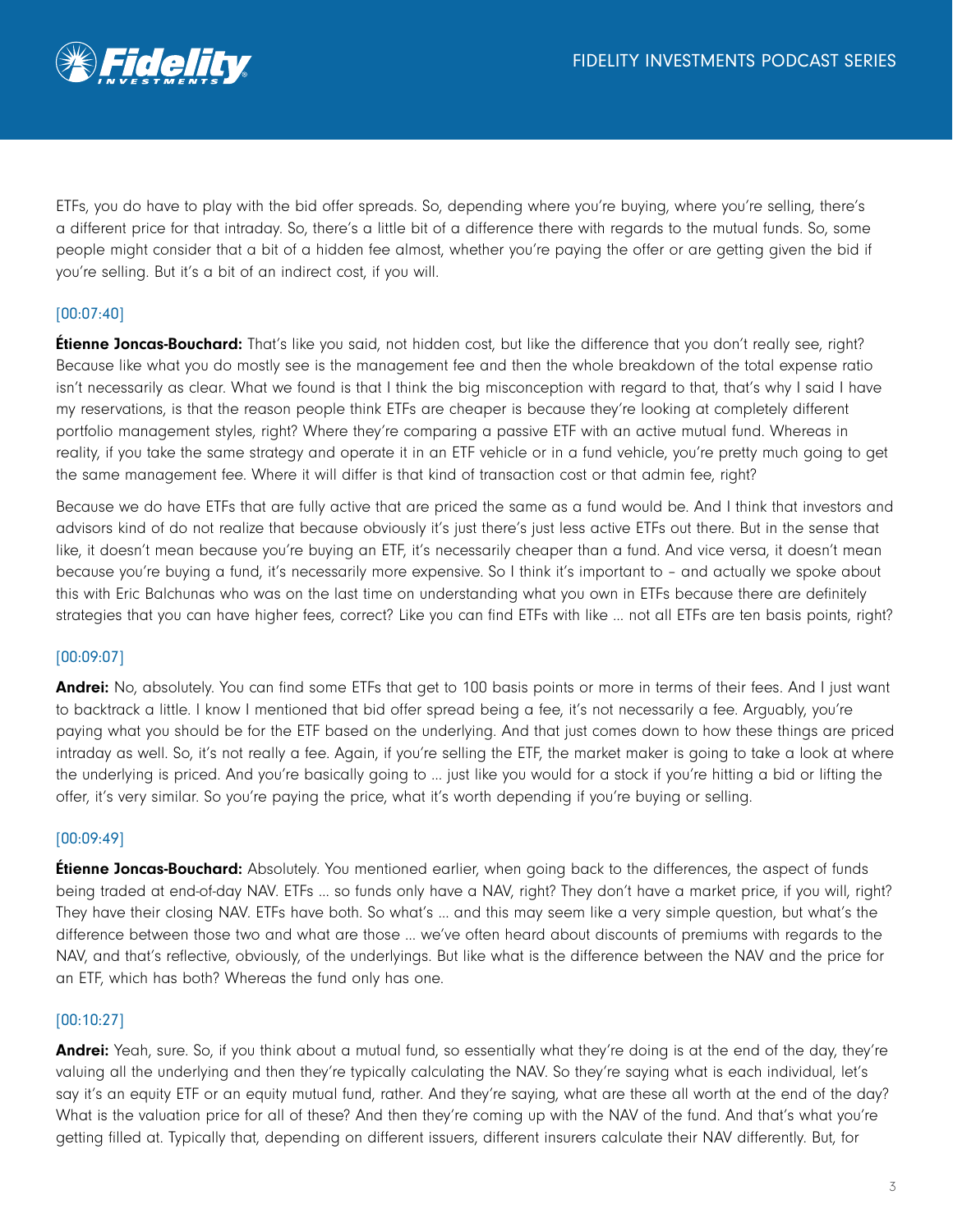

argument's sake, let's say a lot of shops will take the mid, for example, the mid-price at the end of the day. And that's what you're getting for your NAV.

Compare that with an ETF that's trading intraday. So there's always going to be a bid price and there's always going to be an offer price, as we know. So, high level, how you can think of it if you're thinking of an equity ETF, they're going to find out what the bid is valuing all those underlying equities in that particular ETF. And they're going to come up with a bid price for the ETF itself.

So, basically, the sum of the parts is equal to the whole on the bid. And similarly on the offer, they're going to find out all the offers for the underlying and they're going to be able to calculate what the offer would be for that ETF as well. So, you're consistently having that bid and offer price all throughout the day.

## [00:11:44]

**Étienne Joncas-Bouchard:** So, that's one of the main roles of the market makers, correct, is that they're trying to figure out throughout the day what the real price of the underlyings are, which is something that is done – it's not like somebody sitting at a desk and thinks, is going like, oh, I think this should be worth this, right? Obviously, this is all automated and all electronic, but that's basically what market makers are offering as much as that actual execution is that price discovery, correct?

## [00:12:13]

**Andrei:** Well, that's right. So again, their main kind of job is, again, to provide, number one, to provide liquidity for underlying funds, of course. The number two as well is they want to keep those bid and offers around the true NAV. So that's their job. They don't want to get into a situation where the NAV is outside of the bid and offers that they're showing on screen and showing to market. So it's their job to make sure to keep that NAV and the prices that they're showing in the market are very close to one another. And again, that just comes down to … so you can't arbitrage, right? So, they're consistently out there making sure that there's no arbitrage opportunities.

## [00:12:52]

**Étienne Joncas-Bouchard:** Okay, that's good. I was going to go on to another subject, but I think it's a little bit too far away from the core discussion we're having. But one thing that we mentioned there, so when you do have that bid ask, which is, like you said somewhere … ideally the NAV is somewhere in between there. How does the market … If market makers are doing exactly what they should be doing. But how do they establish the size of the spread where they have to take on for … if they're selling units or if they're buying units, like how do they establish that spread? Is it because you often, once again, like these misconceptions of like you hear investors and advisors saying all market makers are making a bunch of money off of a wide spread. When in reality, it's more … I'll let you answer. But, I think I know where you going to go with this answer.

#### [00:13:48]

Andrei: Yes. So, there's typically two things that affect the spread on an ETF. So, number one is just pure volume of the ETF. So, you know, is it a highly traded ETF? And the reason I mention that and I'll circle back to that in a second, but the second thing is the liquidity of the underlying as well. So what people have to understand is you may get some ETFs that don't trade very often, but if the underlying is super, super liquid, then the market makers are still going to be able to make a market in that ETF and keep the spreads relatively tight because at the end of the day all the ETF is is representing a basket of for example, stocks that they can go out and purchase or sell to hedge their position as well. So long as the underlying is quite liquid, you're going to see relatively tight bid offer spreads.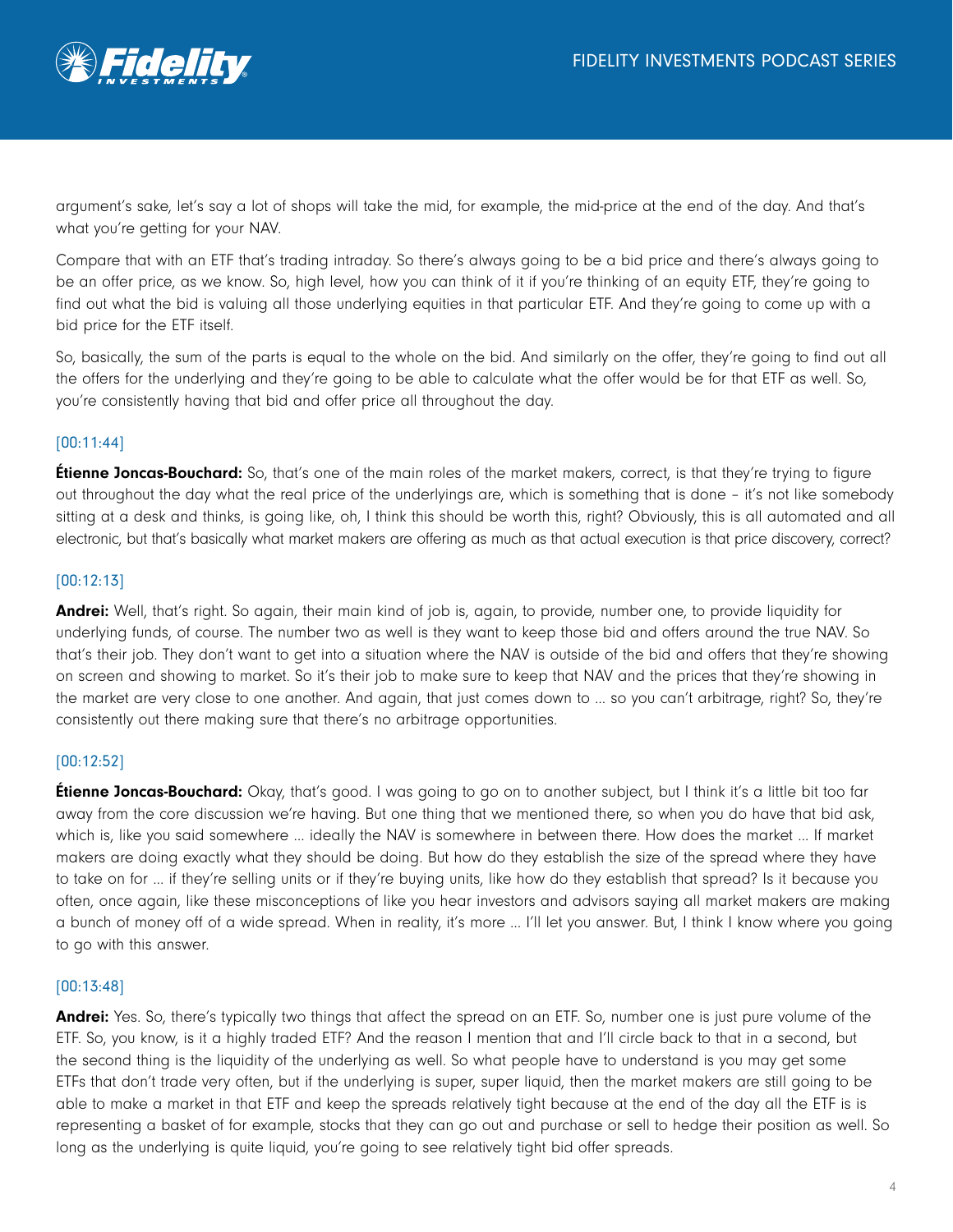

So, circling back to the first point, just with regards to the volume traded on that particular ETF, as you can run into situations where you might actually see the bid offer spread on the ETF be tighter than what it would otherwise be if you just priced up the underlying. So, I'd say kind of in a perfect world, the widest your bid offer spread is going to be is probably as wide as what the bid offer spreads are on the constituent stocks or bonds that you have in the ETF itself.

# [00:15:06]

**Étienne Joncas-Bouchard:** Okay. That makes it a lot more clear. And I think it addresses kind of that issue of just because it's a small ETF doesn't mean it's not liquid and trading at tight spreads, which is, once again, kind of a misconception when looking at measures of like secondary liquidity, right? Like what's traded on that exchange during the day. So, that brings me to my next question, which is what is the difference between implied liquidity and secondary liquidity? Because once again, that's exactly kind of what you were scratching at, I think, with regards to the efficiency from a spreads standpoint is that there's different levels of like liquidity for ETFs.

## [00:15:51]

Andrei: Well, that's just right. So, there's the primary liquidity, which is how liquid is the ETF itself? So how much volume, how often is the particular ETF traded? And then what we call secondary liquidity or implied liquidity is again, how liquid is the underlying of the ETF? So that second one is what's quite often overlooked. I think you alluded to that maybe some, you know, smaller ETFs with less assets or that doesn't trade quite as much. But then if you take a look at the underlying, it's S&P 500 stocks or TSX 60 stocks underlying which are very, very, very liquid themselves.

## [00:16:25]

**Étienne Joncas-Bouchard:** So it's almost then confirming kind of that saying, I don't remember where I read this, but it was a long time ago: an ETF is as liquid as its least liquid underlying asset.

## [00:16:39]

Andrei: Yeah, I think that's a fair assessment. We're obviously simplifying things a little bit. There are obviously a couple of other things that play into ETFs specifically when you take a look at international ETFs as well, that adds a little bit extra layer of complexity. As we know, we have an ETF that has international exposure that's trading Toronto, New York hours. But then, as we know, come 11 o'clock our time, Europe closes down. So, you can often see things widen out a little bit in that scenario for international ETFs as well. So yeah, we're simplifying a little bit and there are a little bit more intricate indices depending on the underlying. But again, yeah, those are generally the primary things that contribute to the liquidity of ETFs.

## [00:17:26]

**Étienne Joncas-Bouchard:** Okay. And that makes me think also, though, because we've been talking more of an equity context, right? Like you said, like say you take a basket of large-cap Canadian or U.S. stocks, it's very, very liquid. But we've seen an exponential growth in fixed-income ETFs, which bonds generally don't trade hands as much as equities do. Albeit it's a fairly efficient market, like relative to potentially other asset classes like alternatives or maybe private assets and things like that. There's still not mark to market necessarily as often as equities. So. Would that explain that? Would that lead to potentially larger spreads in general for fixed-income ETFs relative to equity ETFs?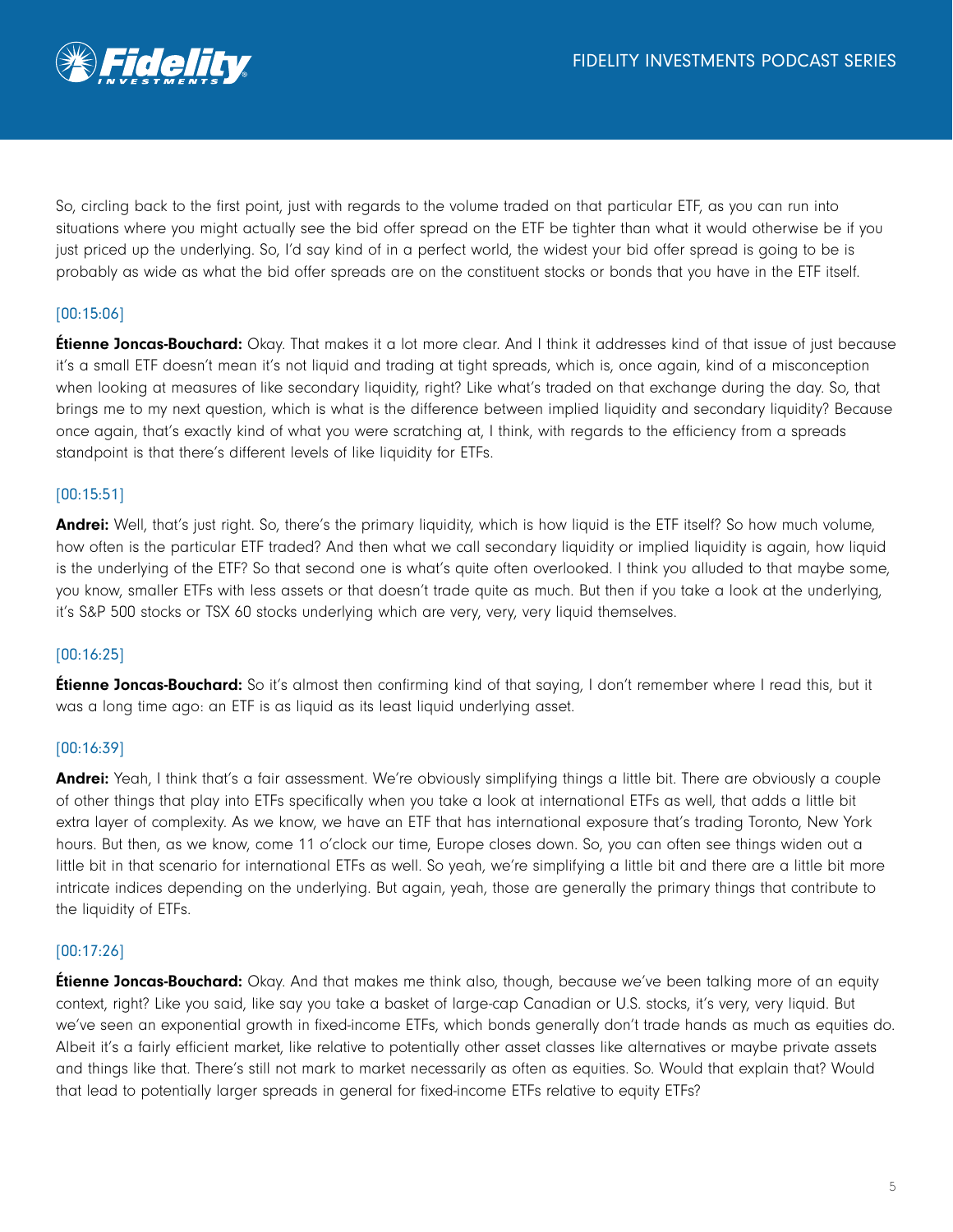

# [00:18:09]

Andrei: Yes, certainly. So, as we know, just fixed income generally is less liquid, excluding kind of U.S. Treasury market and Government of Canada bonds, which are super, super liquid themselves. When you start getting into kind of corporate bonds, whether that's investment grade or even high yields, you can run into some liquidity constraints there. Generally speaking, the spreads are still fairly reasonable. I would say arguably that in the fixed-income market, that primary liquidity becomes a little bit more important there, just because the underlying tends to be a little bit less liquid.

But generally speaking, all these are things that obviously the portfolio managers are very cognizant of as well. Obviously, it's in their best interest to make sure that they're not holding super, super illiquid stuff that they can't scale up if the fund grows larger and larger and larger. So, it's certainly something that they're thinking of on the back end as well, obviously being cognizant of liquidity concerns in the market.

## [00:19:11]

**Étienne Joncas-Bouchard:** I think we saw a little bit ... to allude back to that point ... is we kind of saw that a little bit in March 2020. If we go back in that COVID-19 pandemic drawdown, if you will, in March, there was a bit of uncertainty around like what the actual price was for a bond. We had comparisons of like funds which were priced at NAV and you had ETFs that were not forward looking, but like just looking at the present and saying this is the price that like our bonds could sell at like right now. And I think that was a big misunderstanding among investors and advisors that saying that, oh it's because the ETF was not liquid or it was marked down. No, it was basically giving you what the actual value of those bonds were at the time, which were much less than they were before, just simply because market conditions, notably one, liquidity was drying up but also just we had very, very high uncertainty around which bonds are at risk of like either derating or simple defaults, but it's not necessarily the ETF is that the issue, right? It's the underlying bonds that were the issue.

## [00:20:17]

Andrei: Well, that's just it. It wasn't the vehicle. It was, again, just the underlying bonds. There were, especially in the corporate space, there were just tons of bonds that were going kind of zero bid or dealers just weren't bidding on corporate bonds at the moment. So, the market froze up a little bit. Obviously, there are quite a few issues, just across the street, generally speaking, where you ended up there in certain situations is a lot of bond funds to fund redemptions just had to sell off their more liquid stuff. So think your govies, whether it be a Canadian or U.S. Treasuries to fund those redemptions. So, again, the ETF itself was a proper reflection of where the market was actually trading. So, I think there was some dislocation there and people thinking, well my mutual fund wasn't affected as much as my ETF when in reality it very much was. You just didn't see it intraday because there's no intraday pricing on the mutual fund.

## [00:21:20]

**Étienne Joncas-Bouchard:** It's a whazy, it's a woozy. I'm not going to go through the whole quote from the Wolf of Wall Street, but it was basically a smokescreen a little bit. And seeing kind of the differences between the price actions are very similar. You get like two very, very similar funds and ETFs performing very differently. And so once again, I think the ETF vehicle acting kind as that real price of the underlying assets.

Another question I wanted to get to, and I know what we've been talking about now is kind of maybe a little bit like nuts and bolts where it may be not as interesting for everyone. I'm hoping that most people will learn something that are listening.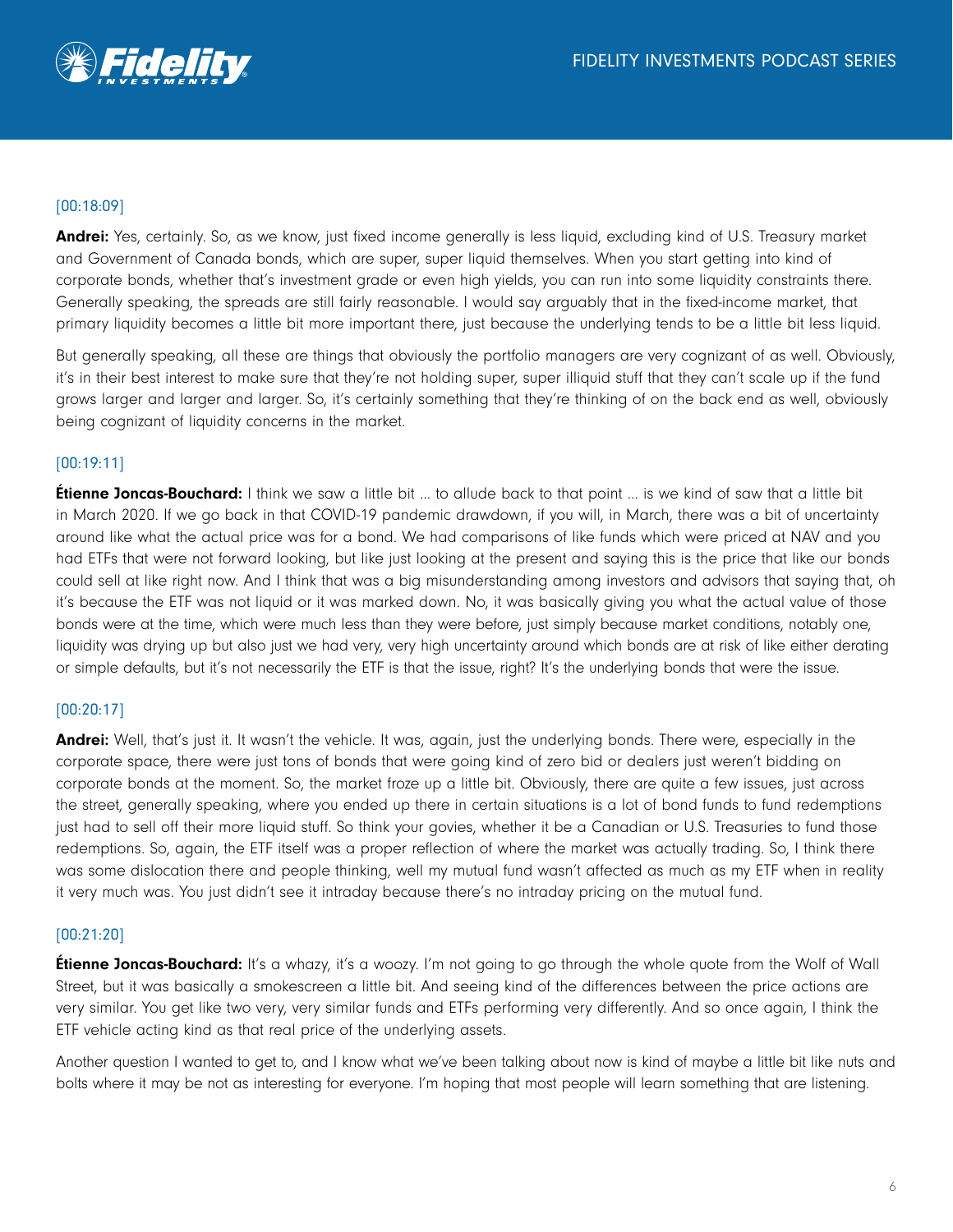

What are some key tips on trading ETFs? And I think this is something that like anybody could use and even if you've been trading ETFs for a long time, these are things that you should remember, almost have it like written next to your computer when you're putting in orders is, what are some of the key practices that you recommend advisors and investors employ when trading ETFs?

# [00:22:24]

**Andrei:** Yeah, so a couple of things. Number one, I would say avoid trading the open and the close. We typically see quite a bit of volatility in ETFs around the open and close. Conceptually, if you think about it, at the open, market makers are trying to figure out where all the underlying is being priced. So there's quite a bit of noise there. At the same time, at the end of the day, quite a lot of noise as well. People trying to figure out where things are going to close. So if you can, try to avoid the open and the close, whether that's 15 minutes or so at the open and close because again, spreads can tend to widen out as we know as volatility increases.

Again I think I mentioned this earlier just about international ETFs. So if you've got some ETFs that have significant international holdings and thinking about Europe or Asia. Europe, again, as I mentioned, closes at 11. So trading in the afternoon, you might experience some wider spreads as opposed to trading earlier on the morning. So would recommend trading kind of ETFs that have European exposure earlier on in the day rather than later on in the day to kind of avoid those wide bid offer spreads.

And you do have a large order that you're looking to place through for an ETF, number one, you can feel free to reach out to your salesperson at Fidelity. We're always happy to talk to people on the street and see if we can source some liquidity. But even internally, calling in your own trade desk and discussing with them that they can source some liquidity gets you a good fill, especially if you're looking at doing stuff in size.

# [00:23:59]

**Étienne Joncas-Bouchard:** Absolutely. And that last point, especially more directed towards advisors. For direct investors, definitely, I think the number one thing that you mentioned is avoid those open and closes. Make sure you put in limit orders. I think the biggest horror stories that we've heard from bad executions probably come from market orders, like kind of just trusting that it's going to get filled at a good price. But you never know, right?

## [00:24:28]

Andrei: Yeah, the thing with the market order there is unless you have access to the order book and you know kind of where things are lined up, you might see, you put in for a 1000 shares and there might be a 100 shares at the offer that gets filled. And then you just run down the book and you're filled three or four cents lower. So it's always good to place limit orders. I think that applies generally to kind of anything exchange traded with regards to equities, not just ETFs.

## [00:24:55]

**Étienne Joncas-Bouchard:** Yeah, that's absolutely true. So, whatever you are trading, limit orders can help save on some execution costs for sure.

Andrei, before we wrap it up, I think, I wanted to get your thoughts on just what have you heard about any new cool innovations or I guess new technologies, new ways to optimize even more this fairly efficient ETF capital markets, industry, if you will? I know in Canada, for example, like the number of market makers is fairly tight compared to like the U.S. Is there anything new you think, coming out or from a regulatory standpoint in the next, say, year or a couple of years that our audience should be interested in?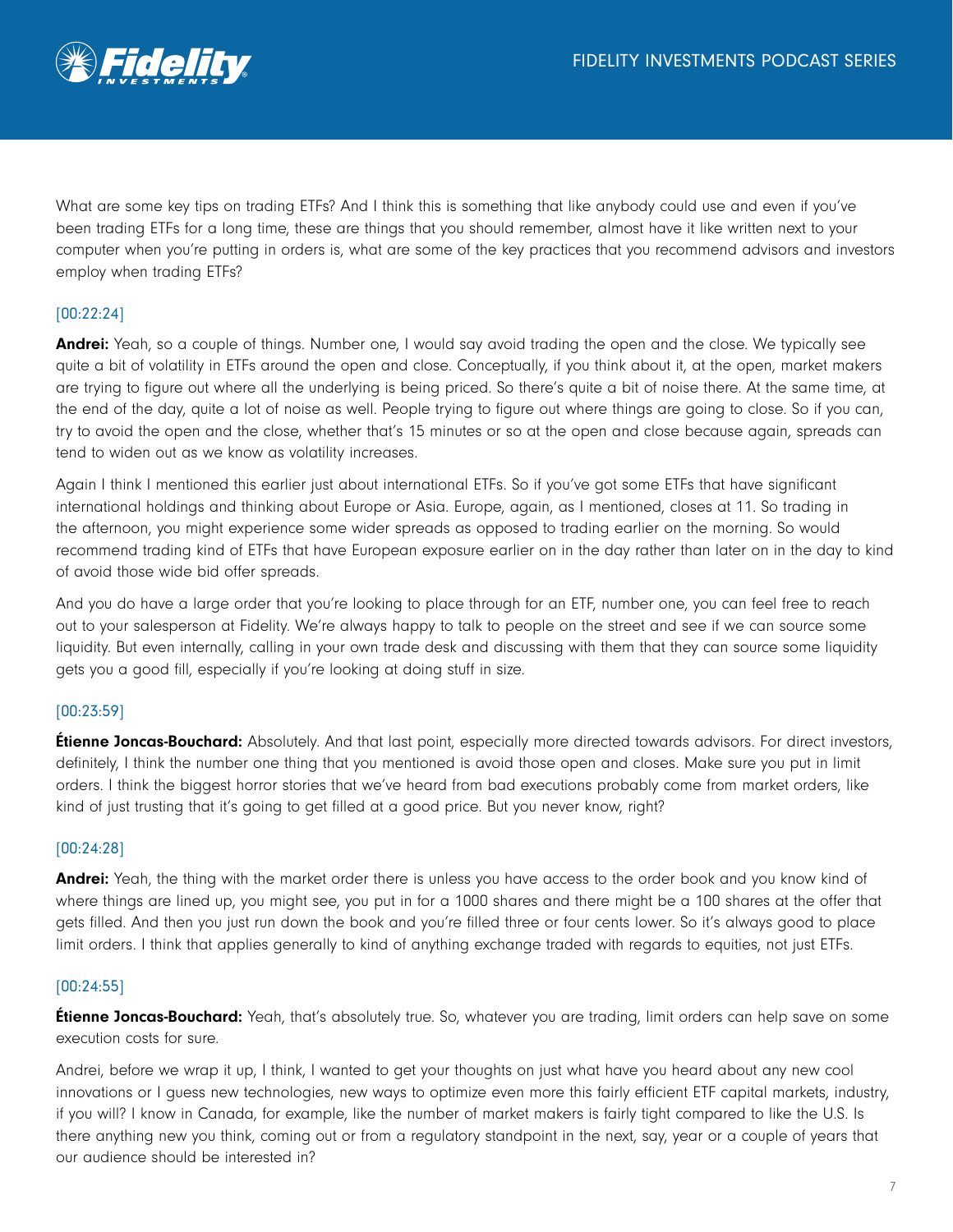

# [00:25:44]

Andrei: I think something that's kind of probably more a broader trend in the ETF space, not necessarily specific to Canada, is kind of the emergence of these active equity ETFs. So, obviously this isn't super new. I mean, you can look to the States. Cathie Wood's Ark Fund has drawn quite a lot of assets. But I think active equity ETFs are going to start to grow a little bit more. It's certainly a very interesting space that has historically been more in the mutual fund space versus the ETF space due to providing kind of disclosures on the underlying. There's been a lot of hesitation of issuers wanting to provide that type of information to market makers in order to price these types of products.

But I think, as the market continues to evolve, I think we're going to start to see more active equity ETFs, which, again, I think is going to be great. It's going to give you access to some great, great managers who historically have only been in the mutual fund space. But it's going to give it to you in that ETF vehicle.

## [00:26:47]

**Étienne Joncas-Bouchard:** That's really interesting. One of the things that I notice from a regulatory standpoint is kind of that becoming more and more comfortable with, they call them ANT ETFs, you know, Active Non-Transparent ETFs, which is basically allowing ETF asset managers to abide by the same rules as they would with a fund. And I think that's going to open up a lot of doors for a lot of active asset managers like Fidelity, for example, but tons of others in Canada and the U.S. that they can feel comfortable to not have to divulge other than to the market maker, which needs to know what's underlying to get good execution, but not having to share with like the open market what they're doing, which is kind of their secret sauce, if you will.

So I'm very excited about that because I think it's going to create a whole new opportunity set in the ETF landscape. There's going to be tons of new, different types of products that asset managers aren't comfortable with operating in a transparent vehicle right now. But we're already starting to see growth there. And I hope it's going to continue, especially for investors, right? Like just more options is better.

## [00:28:01]

Andrei: Yeah, absolutely. I think it's going to kind of just create kind of an explosion in terms of innovation in the ETF marketplace, kind of opening that type of structure up. And yeah, I agree 100%. I think we're going to see a lot of cool and new innovative products at the ETF market in the years to come.

#### [00:28:19]

**Étienne Joncas-Bouchard:** Great. Andrei, thank you so much for your time. Nice, short and sweet. Tons of information, though. It was great having you on and I'm very much looking forward to another episode in the future and we'll try to find something else to talk about. And I'm sure we won't have too much of a hard time to figure that out. So thanks again.

#### [00:28:38]

Andrei: Appreciate it. Always love coming on.

## [00:28:40]

**Étienne Joncas-Bouchard:** Alright. Thanks. Thank you, everybody, for joining us. See you next time.